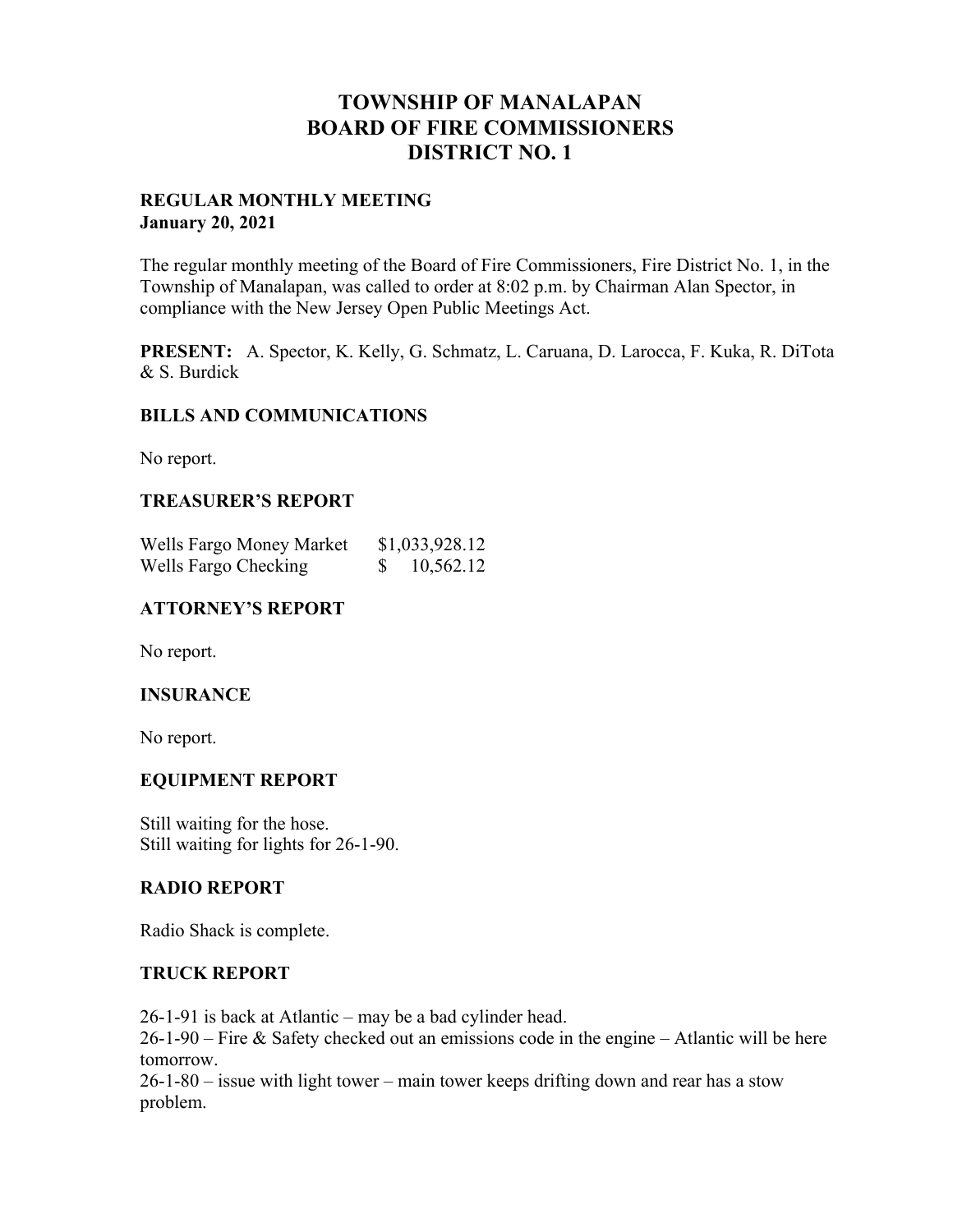## **CHIEF'S REPORT**

No report.

## **MEMBERSHIP REPORT**

No report.

## **ASSOCIATION REPORT**

No report.

## **TRUSTEES' REPORT**

No report.

## **OLD BUSINESS**

See attached.

## **NEW BUSINESS**

Commissioner Schmatz made a motion to pay all vouchers; this was seconded by Commissioner LaRocca. All voted aye.

Steve Burdick received a letter from Aflac and was questioning tests that are not covered. Will have Aflac rep come in to discuss the policy further.

Commissioner LaRocca made a motion for \$275 to purchase a small mask; this was seconded by Commissioner Spector. All voted aye.

Commissioner LaRocca made a motion not to exceed \$1,700 to purchase 10 full head harnesses; this was seconded by Commissioner Schmatz. All voted aye.

Commissioner LaRocca made a motion to donate old equipment that we do not use any longer to the Allentown Fire Company; this was seconded by Commissioner Schmatz. All voted aye.

Commissioner LaRocca made a motion for \$2,000 to purchase new pants for Vlad Nevyarovskiy; this was seconded by Commissioner Caruana. All voted aye.

Commissioner LaRocca made a motion for \$2,500 to purchase a new white Chief's coat for Steve Burdick; this was seconded by Commissioner Spector. All voted aye.

Commissioner LaRocca made a motion not to exceed \$600 to purchase a 55" television to be mounted in the bay; this was seconded by Commissioner Schmatz. All voted aye.

Meeting opened to the public at 8:45 p.m.

A motion was made by Commissioner Spector to adjourn; it was seconded by Commissioner Kelly and all voted aye.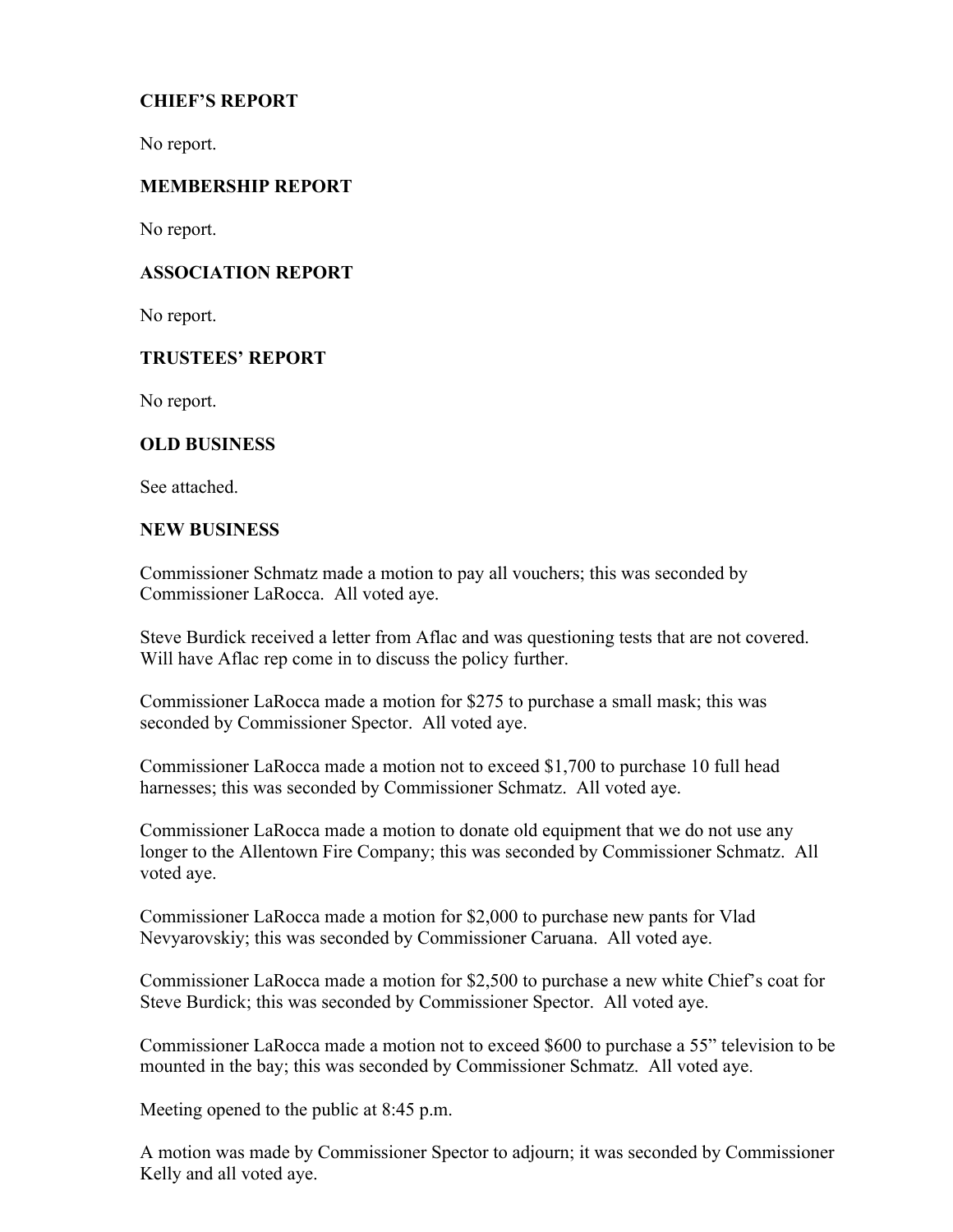Meeting adjourned at 8:48 p.m.

Respectfully submitted, Kenneth Kelly, Clerk